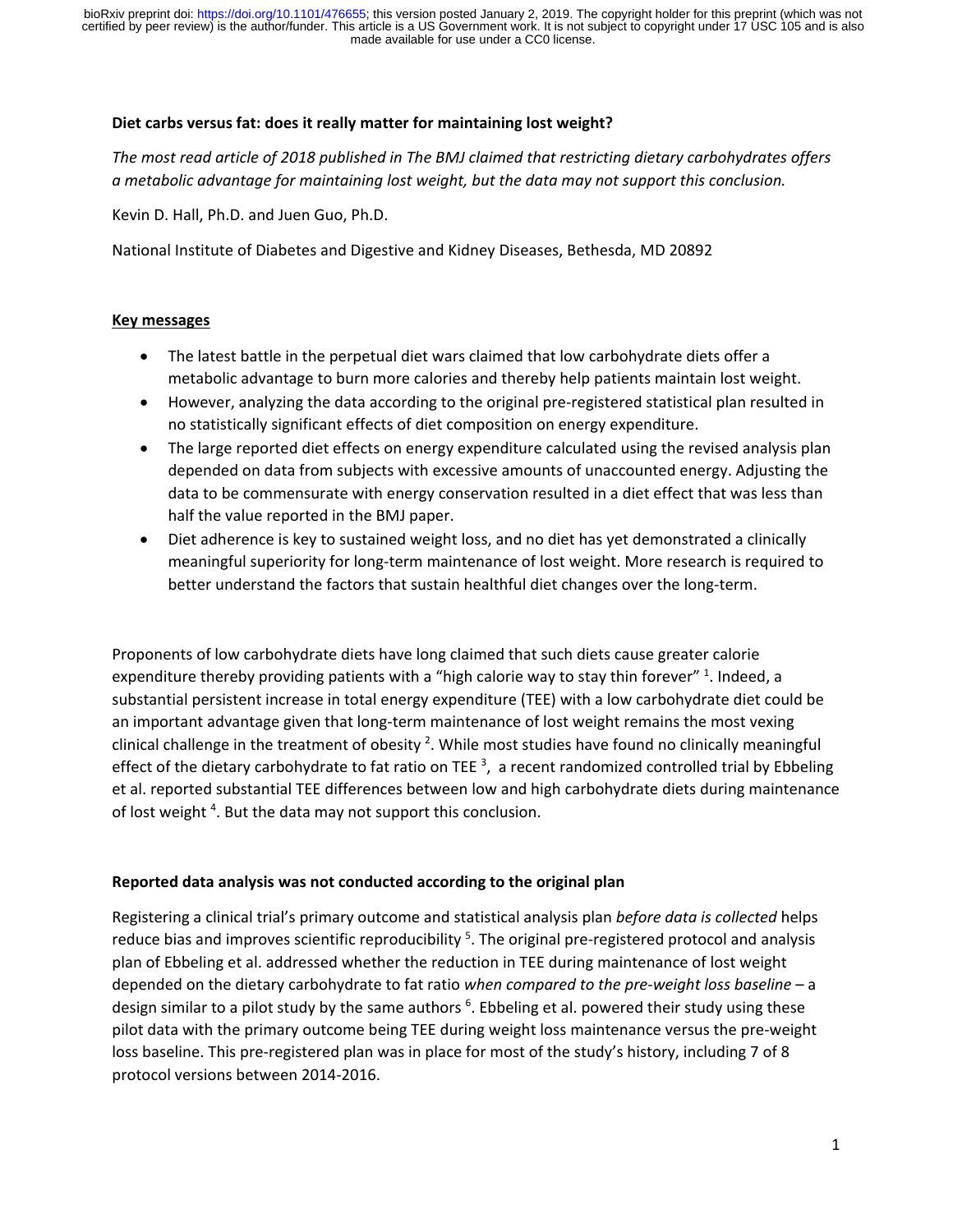made available for use under a CC0 license. certified by peer review) is the author/funder. This article is a US Government work. It is not subject to copyright under 17 USC 105 and is also bioRxiv preprint doi: [https://doi.org/10.1101/476655;](https://doi.org/10.1101/476655) this version posted January 2, 2019. The copyright holder for this preprint (which was not

However, the analysis plan was modified in 2017 after all cohorts had completed the trial and after primary data for the first two of three cohorts were returned to the unblinded principal investigators in Boston from the blinded doubly labeled water (DLW) laboratory in Houston. Nevertheless, according to the principal investigator, the Boston statistician who performed the data analyses was unblinded to the diet assignments only after all primary data were returned from the Houston lab and after the revised analysis plan was registered. The change in analysis plan was not acknowledged in the original manuscript submission and was not reported in a previous publication of the trial design<sup>7</sup>.

The revised primary outcome compared TEE during weight loss maintenance to TEE measured in the immediate post-weight loss period rather than the originally planned pre-weight loss baseline. No reasons for the change were provided in the final protocol or statistical analysis plan. The final BMJ publication stated the original plan was an "error" and their Data Supplement listed three reasons for the change. First, post-weight loss TEE was closer to the time of diet randomization. Second, *pre-weight loss* TEE was "strongly confounded by weight loss". How this might happen is difficult to imagine. Finally, the original plan was claimed to be under-powered despite the study's design and power calculations being informed by pre-weight loss TEE data of the pilot study that did not measure TEE in the period immediately post-weight loss <sup>6</sup>. Interestingly, Ebbeling et al. justified the claim that the original plan was underpowered using a post hoc analysis showing that the original plan did not result in a significant diet effect.

The original plan was preferable for several reasons. First, it addressed the question of whether the *reduction* in TEE that accompanies maintenance of lost weight depends on the dietary carbohydrate to fat ratio. Second, the pre-weight loss baseline DLW measurements of the original plan were obtained in the routine situation when people were maintaining their habitual weight. In contrast, the revised plan relied on post-weight loss measurements that were obtained during the weight stabilization period when diet calories were increasing at a rate determined by each individual subject's recent rate of weight loss. The DLW method has never been validated in such a refeeding condition which introduces uncertainty into the calculations because the respiratory quotient was certainly not equal to the food quotient as assumed by Ebbeling et al. <sup>8</sup>. Furthermore, TEE measurements in the immediately postweight loss period were potentially confounded by transient adaptive thermogenesis that typically becomes less severe after an extended weight stabilization period <sup>910</sup>. Therefore, post-weight loss DLW measurements should ideally have been conducted after subjects had stabilized at the lower body weight for several weeks.

#### **Diet differences vanished when the primary data were analyzed according to the original plan**

Despite the BMJ Editors' request to report the results of their original analysis plan, Ebbeling et al. argued against this because they were "concerned that the additional analysis would provide no meaningful biological insights – that is, no useful information about the nature of the relationship between dietary composition and energy expenditure." However, the results of the originally planned analyses provide very useful information.

We downloaded the individual subject data and SAS statistical analysis code on the Open Science Framework website [\(https://osf.io/rvbuy/\)](https://osf.io/rvbuy/) and reanalyzed the data according to the original plan. Because Ebbeling et al. claim that the per protocol group who maintained body weight to within ±2 kg of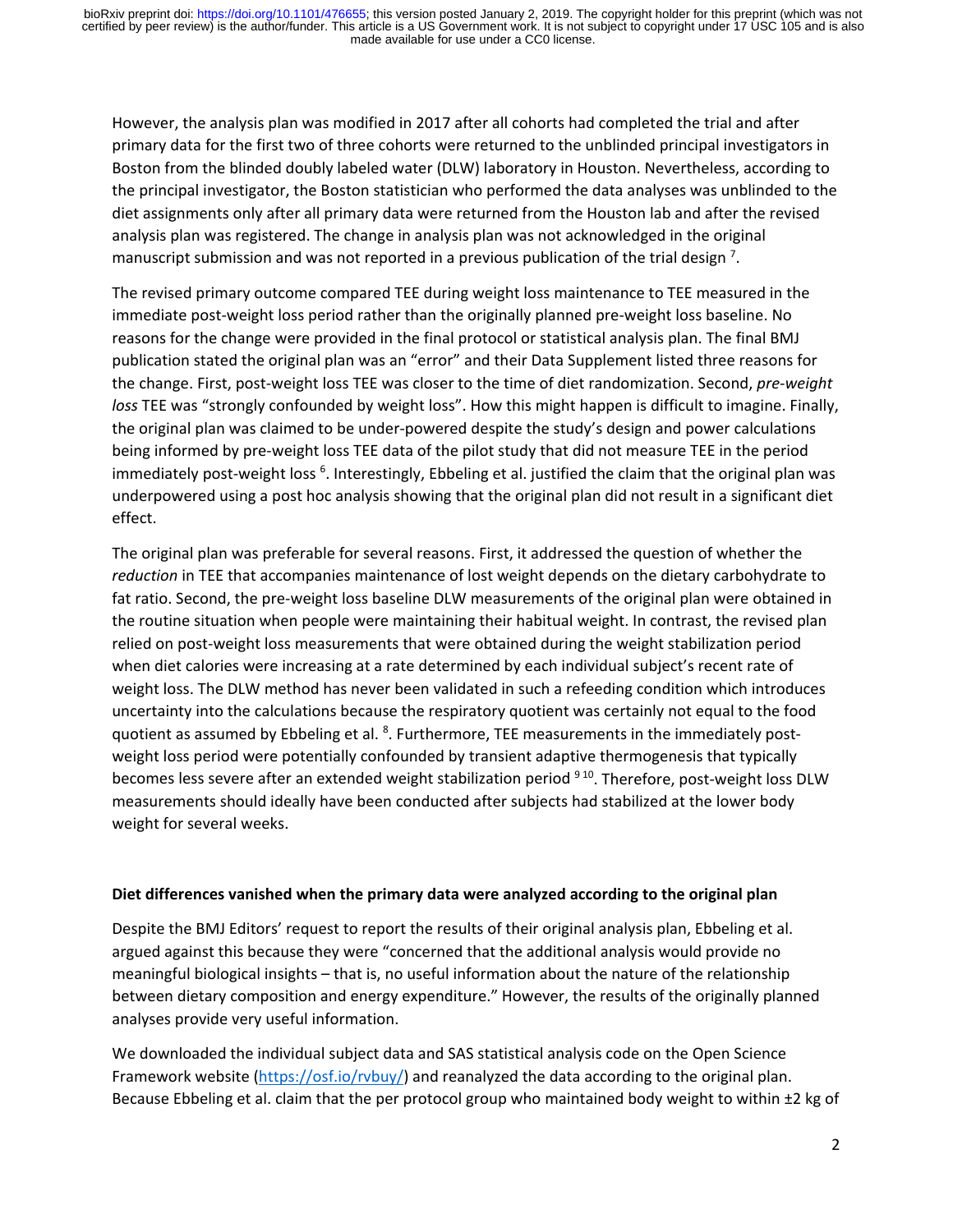their post-weight loss value at randomization "provide a more accurate estimate of the true diet effects", we focus our attention on this group and provide the intention to treat analysis in the Appendix along with the modified SAS code.

When using the original analysis plan, we found no significant diet differences. Pairwise TEE comparisons with respect to the pre-weight loss baseline were not significant between diets (p>0.35) (Figure 1A). The low, moderate, and high carbohydrate groups decreased TEE by (mean  $\pm$  SE) 262  $\pm$ 72 kcal/d, 254±75 kcal/d, and 356±80 kcal/d, respectively, compared with the pre-weight loss baseline period (p=0.59 for the test of equivalence between the diets) (Figure 1B). The linear trend estimate was 24±27 kcal/d per 10% decrease in carbohydrate (p=0.38). The mean absolute weight losses at 10 and 20 weeks compared to the pre-weight loss baseline were well-matched and within 250 g between all diet groups (p>0.9), so any diet effects could not have been obscured by group differences in mean weight loss. Similar results were obtained when using weight-normalized TEE.

One possible reason the revised analysis plan of Ebbeling et al. led to a substantial apparent TEE increase with the low carbohydrate diet was the unlucky event that the decrease in TEE in the immediate post-weight loss period was 392±71 kcal/d in the low-carbohydrate group but only 271±73 kcal/d and 282±75 kcal/d in the moderate and high carbohydrate groups, respectively (Figure 1B). Despite being measured prior to diet randomization, this ~100 kcal/d greater TEE decrease in in the low carbohydrate group makes it possible that simple regression to the mean resulted in the subsequent reported increases in TEE in this group when using the post-weight loss anchor point. Indeed, there was no significant TEE difference between the moderate and high carbohydrate groups even using the postweight loss TEE anchor as specified in the revised analysis plan (Figure 1A), but this comparison was not reported by Ebbeling et al.

# **Potentially important TEE differences between low and high carbohydrate diets in subjects with high insulin secretion**

The substantial effect modification of TEE by baseline insulin secretion observed by Ebbeling et al. when using the post-weight loss TEE measurement as the anchor point was no longer significant when using the pre-weight loss TEE as the anchor point (p=0.36 for the test of equivalence between the diets). Nevertheless, for subjects in the highest insulin secretion tertile TEE was 383±196 kcal/d greater for the low versus high carbohydrate diets (p=0.053). Normalizing TEE for body weight also did not result in a significant overall TEE effect modification by baseline insulin secretion (p=0.29 for the test of equivalence between the diets), but the TEE difference between the low and high carbohydrate diets in the highest insulin secretion tertile was 386±173 kcal/d (p=0.03).

While not as large as the reported ~500 kcal/d effect size using the revised analysis plan, such TEE differences between low and high carbohydrate diets in subjects with the highest insulin secretion could be physiologically important. Was this effect corroborated by corresponding differences in measured components of energy expenditure? Unfortunately, it was not. Differences in resting energy expenditure (-32±49 kcal/d; p=0.52), total physical activity (45754±47821 counts/d; p=0.34), moderate to vigorous physical activity (-5±6 min/d; p=0.4), sedentary time (-9±30 min/d; p=0.77), skeletal muscle work efficiency at 10W (1±0.9 %; p=0.27), 25W (1.2±1.1 %; p=0.28) and 50W (0.5±0.8 %; p=0.48) were all not significantly different between the low and high carbohydrate diets when compared to the pre-weight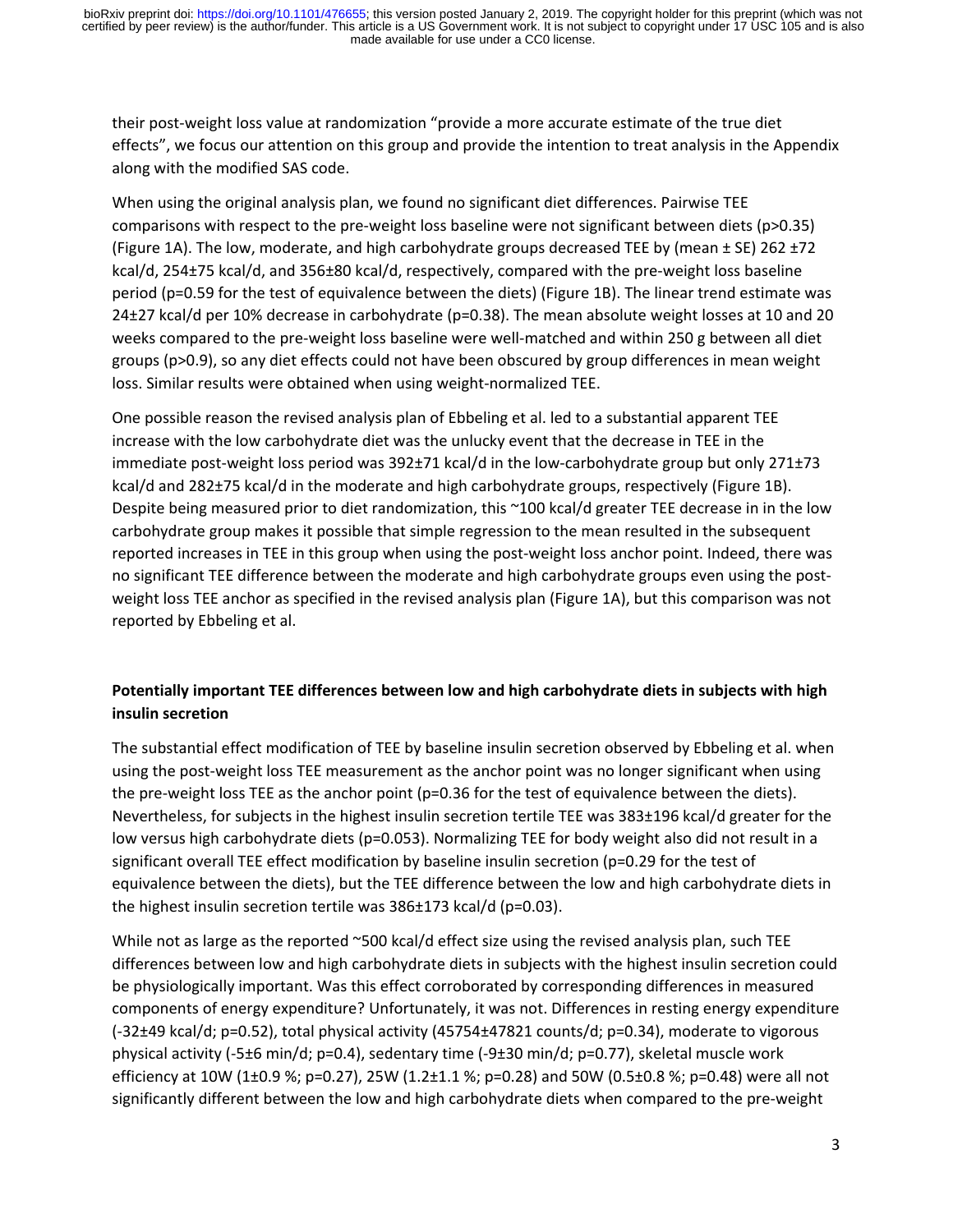loss baseline. Nevertheless, we cannot rule out possible differences in the thermic effect of food, sleeping energy expenditure, or another unmeasured factor contributing to TEE. Alternatively, the apparent TEE diet differences in the high insulin secretion group may have been due to chance or due to inaccurate DLW calculations <sup>8</sup>. None of the p-values have been adjusted for multiple comparisons.

### **Reported diet differences were inflated by subjects with implausible unaccounted energy**

Although Ebbeling et al. provided the subjects with all their food to maintain a stable lower body weight, the measured energy intake was  $422 \pm 47$  kcal/d (p<0.0001) less than TEE. Weight stability is not necessarily indicative of unchanging body energy stores, and the measured body fat changes have yet to be reported, but such large apparent energy deficits indicate that the subjects were likely consuming a substantial amount of unaccounted food and beverages despite the controlled-feeding design.

The law of energy conservation requires that accurate measurements of energy intake, TEE, and body weight change be quantitatively commensurate. Unfortunately, the data of Ebbeling et al. revealed extraordinary amounts of unaccounted energy. Assuming an energy content of 7700 kcal per kg of body weight change, there was  $483 \pm 39$  kcal/d (p<0.0001) of unaccounted energy during the 20-week weight loss maintenance period (see the Appendix).

The large reported TEE diet effects according to the revised analysis plan depended on including subjects with excessive unaccounted energy. Figure 1C illustrates the significant attenuation of the diet effect when increasingly stringent thresholds were employed to remove subjects with excessive relative unaccounted energy (r=0.78; p<0.0001). The intercept of the best fit line was 30±3 kcal/d per 10% reduction in dietary carbohydrates and corresponds to the estimated diet effect on TEE when all energy is accounted. In other words, the TEE diet effect was less than half the value reported by Ebbeling et al. after adjusting the data to be commensurate with the law of energy conservation.

### **Diet adherence is the main determinant of long-term weight loss maintenance**

Sustaining diet changes over the long-term is difficult, especially following weight loss when appetite is proportionately increased <sup>11</sup>. Most weight loss trials test the effects of counseling people to change their diets and generally result in substantial early reductions in energy intake, with TEE decreasing to a much lesser degree <sup>2</sup>. But long-term diet adherence appears to exponentially relax over time such that mean calorie intake after 1 year is within ~100 kcal/d of the pre-weight loss baseline with no clinically significant differences weight loss regardless of diet assignment  $^{12}$   $^{13}$ .

Encouragingly, many individuals within each diet group achieve remarkable long-term weight losses 14. Previously hypothesized biological determinants have not been predictive of long-term weight loss following low carbohydrate versus low fat diets  $14$ . Other biological predictors of diet responsiveness have been hypothesized <sup>15-17</sup>, but it is equally plausible that social, psychological, and environmental factors may be the primary determinants of long-term success or failure of a diet prescription.

More research is required to better understand the factors that sustain healthful diet changes over the long-term. Some patients respond well to low carbohydrate diets, and there are many reasons such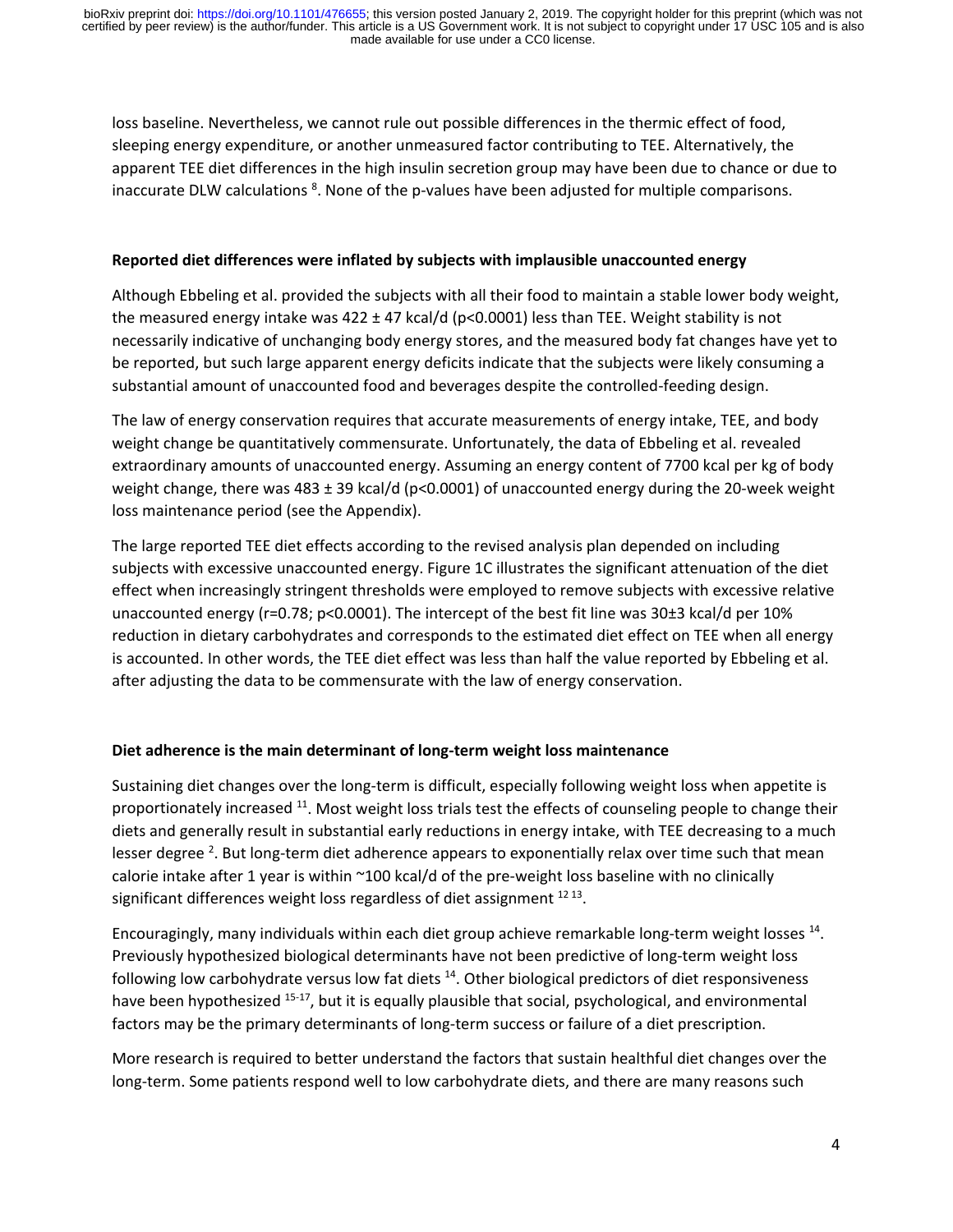diets could be beneficial <sup>18</sup>, but contrary to the claims of Ebbeling et al., they are unlikely to substantially offset the usual reduction in TEE during maintenance of lost weight.

### **Competing Interests**

KDH has participated in a series of debates with Dr. David S. Ludwig, the senior author of the main study in question, regarding the merits and demerits of the carbohydrate-insulin model of obesity as well as the physiological response of the human body to isocaloric diets varying in the ratio of carbohydrates to fat.

#### **References**

- 1. Atkins RC. Dr. Atkins' Diet Revolution: The High Calorie Way to Stay Thin Forever: Bantam Books 1973.
- 2. Hall KD, Kahan S. Maintenance of Lost Weight and Long-Term Management of Obesity. *The Medical clinics of North America* 2018;102(1):183-97. doi: 10.1016/j.mcna.2017.08.012 [published Online First: 2017/11/21]
- 3. Hall KD, Guo J. Obesity Energetics: Body Weight Regulation and the Effects of Diet Composition. *Gastroenterology* 2017;152(7):1718-27 e3. doi: 10.1053/j.gastro.2017.01.052 [published Online First: 2017/02/15]
- 4. Ebbeling CB, Feldman HA, Klein GL, et al. Effects of a low carbohydrate diet on energy expenditure during weight loss maintenance: randomized trial. *Bmj* 2018;363:k4583. doi: 10.1136/bmj.k4583 [published Online First: 2018/11/16]
- 5. Goldacre B, Drysdale H, Powell-Smith A, et al. www.COMPare-trials.org 2016 [2018.
- 6. Ebbeling CB, Swain JF, Feldman HA, et al. Effects of dietary composition on energy expenditure during weight-loss maintenance. *Jama* 2012;307(24):2627-34.
- 7. Ebbeling CB, Klein GL, Luoto PK, et al. A randomized study of dietary composition during weight-loss maintenance: Rationale, study design, intervention, and assessment. *Contemporary clinical trials* 2018;65:76-86. doi: 10.1016/j.cct.2017.12.004 [published Online First: 2017/12/14]
- 8. Hall KD, Guo J, Chen KY, et al. Methodologic considerations for measuring energy expenditure differences between diets varying in carbohydrate using the doubly labeled water method. *Am J Clin Nutr* 2019:In press.
- 9. Hall KD. Computational Modeling of Energy Metabolism and Body Composition Dynamics. In: Krentz AW, Heinemann L, Hompesch M, eds. Translational Research Methods for Diabetes, Obesity and Cardiometabolic Drug Development. London: Springer-Verlag 2015:265-82.
- 10. Weinsier RL, Nagy TR, Hunter GR, et al. Do adaptive changes in metabolic rate favor weight regain in weight-reduced individuals? An examination of the set-point theory. *Am J Clin Nutr* 2000;72(5):1088-94.
- 11. Polidori D, Sanghvi A, Seeley RJ, et al. How Strongly Does Appetite Counter Weight Loss? Quantification of the Feedback Control of Human Energy Intake. *Obesity (Silver Spring)* 2016;24(11):2289-95. doi: 10.1002/oby.21653 [published Online First: 2016/11/03]
- 12. Freedhoff Y, Hall KD. Weight loss diet studies: we need help not hype. *Lancet* 2016;388(10047):849- 51. doi: 10.1016/S0140-6736(16)31338-1
- 13. Guo J, Robinson JL, Gardner CD, et al. Objective versus Self-Reported Energy Intake Changes During Low-Carbohydrate and Low-Fat Diets. *Obesity (Silver Spring)* 2018;In press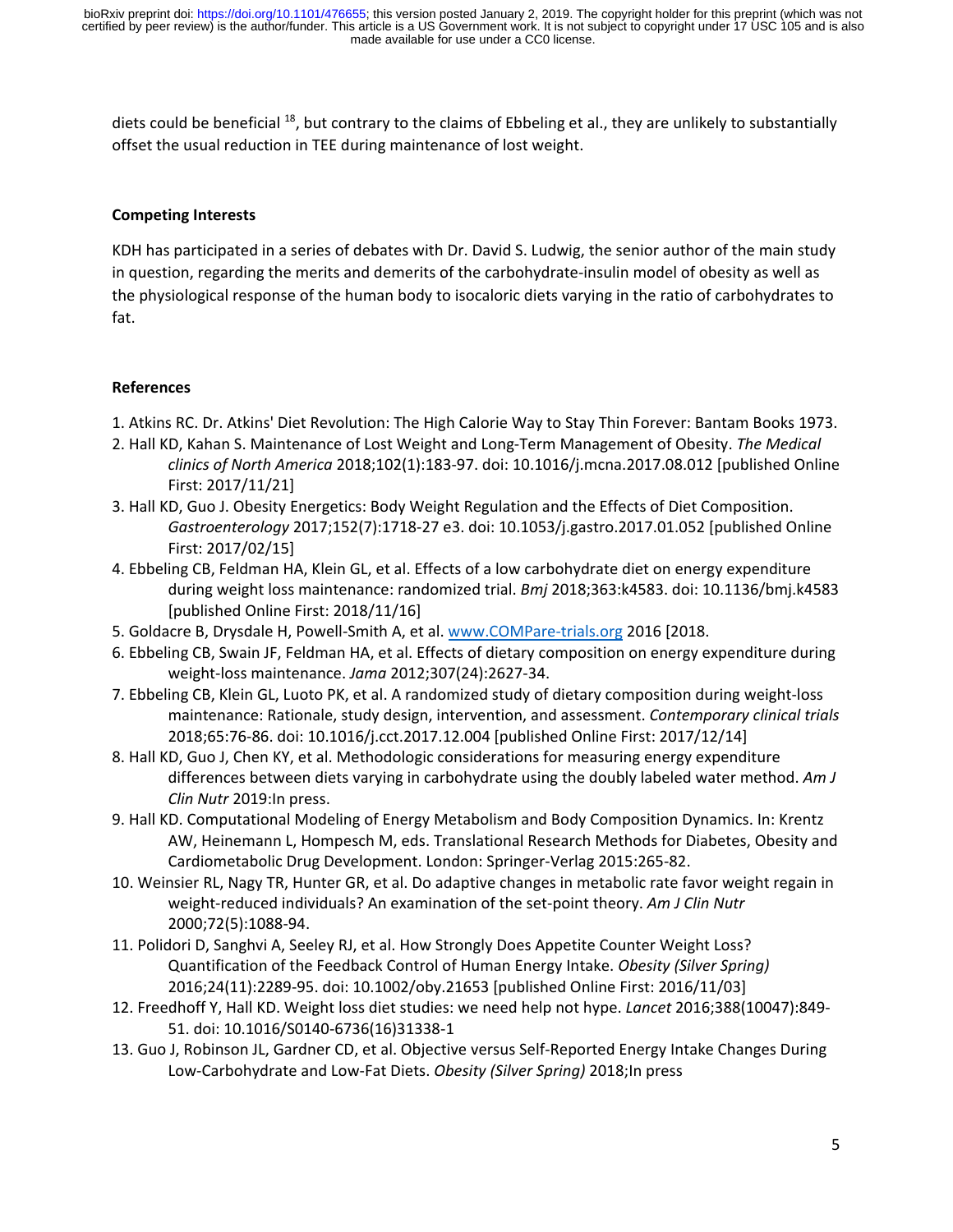- 14. Gardner CD, Trepanowski JF, Del Gobbo LC, et al. Effect of low-fat vs low-carbohydrate diet on 12 month weight loss in overweight adults and the association with genotype pattern or insulin secretion: The dietfits randomized clinical trial. *JAMA* 2018;319(7):667-79. doi: 10.1001/jama.2018.0245
- 15. Astrup A, Hjorth MF. Classification of obesity targeted personalized dietary weight loss management based on carbohydrate tolerance. *Eur J Clin Nutr* 2018;72(9):1300-04. doi: 10.1038/s41430-018- 0227-6 [published Online First: 2018/09/07]
- 16. Hjorth MF, Astrup A, Zohar Y, et al. Personalized nutrition: pretreatment glucose metabolism determines individual long-term weight loss responsiveness in individuals with obesity on lowcarbohydrate versus low-fat diet. *Int J Obes (Lond)* 2018 doi: 10.1038/s41366-018-0298-4 [published Online First: 2018/12/21]
- 17. Hjorth MF, Zohar Y, Hill JO, et al. Personalized Dietary Management of Overweight and Obesity Based on Measures of Insulin and Glucose. *Annu Rev Nutr* 2018;38:245-72. doi: 10.1146/annurev-nutr-082117-051606 [published Online First: 2018/06/02]
- 18. Hall KD, Chung ST. Low-carbohydrate diets for the treatment of obesity and type 2 diabetes. *Curr Opin Clin Nutr Metab Care* 2018;21(4):308-12. doi: 10.1097/mco.0000000000000470 [published Online First: 2018/04/21]

## **Figure Legend**

**Figure 1**. A) Differences in total energy expenditure (TEE) in the per-protocol group consuming low and moderate carbohydrate diets compared to subjects consuming a high-carbohydrate diet. The gray bars indicate the lack of significant effect of diet on average TEE during weight loss maintenance as compared to the pre-weight loss baseline period according to the original analysis plan of Ebbeling et al. The green bars illustrate how the revised analysis plan resulted in a significant effect of the low carbohydrate diet on average TEE during weight loss maintenance as compared to the immediate postweight loss period. B) Per-protocol changes in TEE for low, moderate, and high carbohydrate diet groups with respect to the pre-weight loss baseline period. Note the nominally greater TEE reduction in the low carbohydrate group compared to the other groups in the immediate post-weight loss period prior to diet randomization (blue bars), whereas similar TEE reductions were observed during 10 and 20 weeks of weight loss maintenance (orange bars). P-values correspond to within-group TEE differences between the immediate post-weight loss period and the average of 10 and 20 weeks. C) Per-protocol trend estimate for the TEE diet effect during weight loss maintenance (using the revised analysis plan) as a function of the threshold used to filter out subjects with excessive amounts of unaccounted energy. The rightmost data point includes all 120 per-protocol subjects with as much as 2300 kcal/d of unaccounted energy and corresponds to the diet effect size reported by Ebbeling et al. according to their revised analysis plan. The leftmost data point indicates a reduced effect size and includes 57 subjects with as much as 300 kcal/d of unaccounted energy. Error bars are ±SE.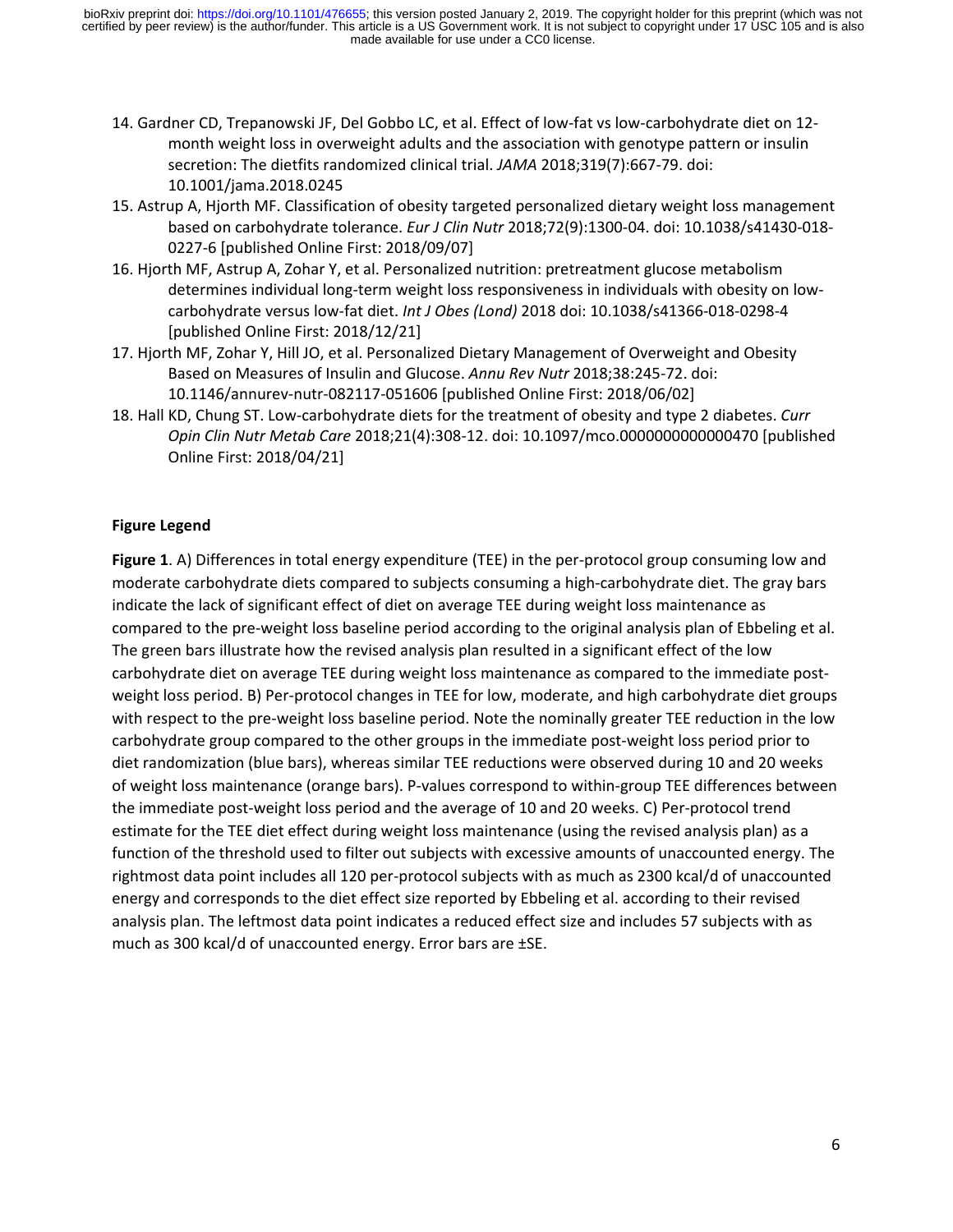

Figure 1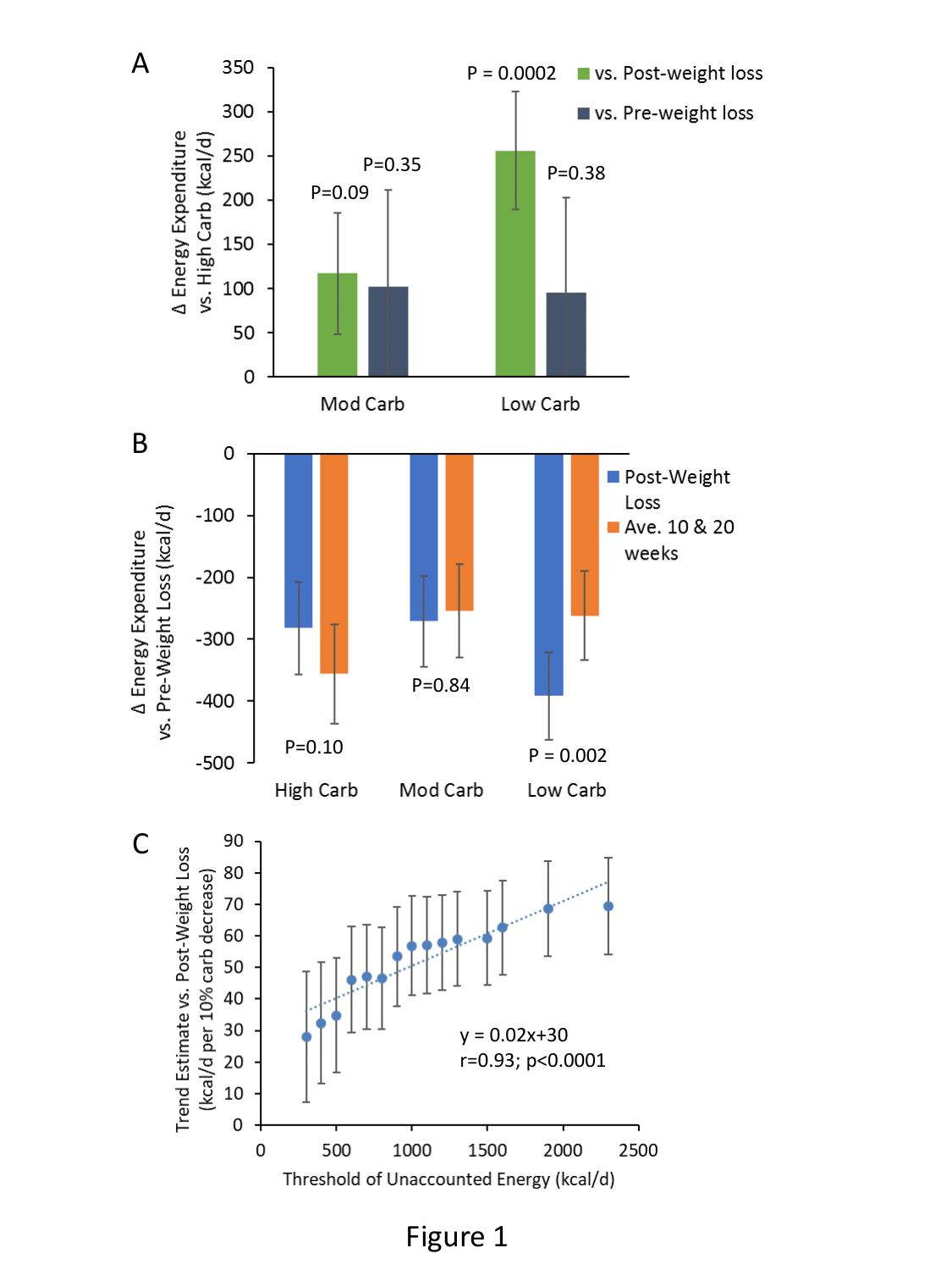#### **APPENDIX**

### **Intention to treat analysis**

In the intention to treat analysis according to the original plan, no significant differences in TEE were found between diet groups compared with the pre-weight loss baseline period; with the low, moderate, and high carbohydrate groups decreasing TEE by 240 ±64 kcal/d, 322±66 kcal/d, and 356±67 kcal/d, respectively (p=0.43 for the test of equivalence between the diets). Pairwise comparisons of TEE diet differences with respect to the pre-weight loss baseline were not significant between diets (p>0.35) (Figure S1A). The linear trend estimate was 29±23 kcal/d per 10% decrease in carbohydrate (p=0.21). Similar results were obtained using weight-normalized TEE data.

The measured energy intake was  $460 \pm 46$  kcal/d (p<0.0001) less than TEE. When calculated according to the revised analysis plan of Ebbeling et al., the large TEE diet effect depended on including subjects with excessive unaccounted energy. Figure S1B illustrates the significant effect size attenuation when increasingly stringent thresholds were employed to remove subjects with excessive unaccounted energy (r=0.94; p<0.0001). The intercept of the best fit line was 30±2 kcal/d per 10% reduction in dietary carbohydrates and corresponds to the estimated diet effect size when all energy is accounted. In other words, the TEE diet effect was about half the value reported by Ebbeling et al. after adjusting the data to be commensurate with the law of energy conservation.

### **Unaccounted Energy**

The law of energy conservation applied to human body weight (BW) dynamics requires that the following equality hold:

$$
\rho \frac{dBW}{dt} = EI - TEE
$$

where the left side of the equation is the rate of change in body energy stores with ρ being the energy density of the weight change. On the right side of the equation, EI is the metabolizable energy intake and TEE is the total energy expenditure. EI was controlled and periodically adjusted to ensure that BW was relatively stable (i.e., the left side of the equation was approximately zero).

Unaccounted energy, UE, was defined as:

$$
UE = \left| EI - TEE - \rho \frac{dBW}{dt} \right|
$$

which is ideally zero. We calculated UE from 0-10 weeks and from 10-20 weeks using the mean values of EI and TEE over each interval along with the estimated value of ρ = 7700 kcal/kg assumed by Ebbeling et al. for their EI adjustments  $^1$ . Ideally, the body composition measurements would have provided a more accurate assessment of changes in body energy stores, but these data have not yet been made available by Ebbeling et al.  $^1$ .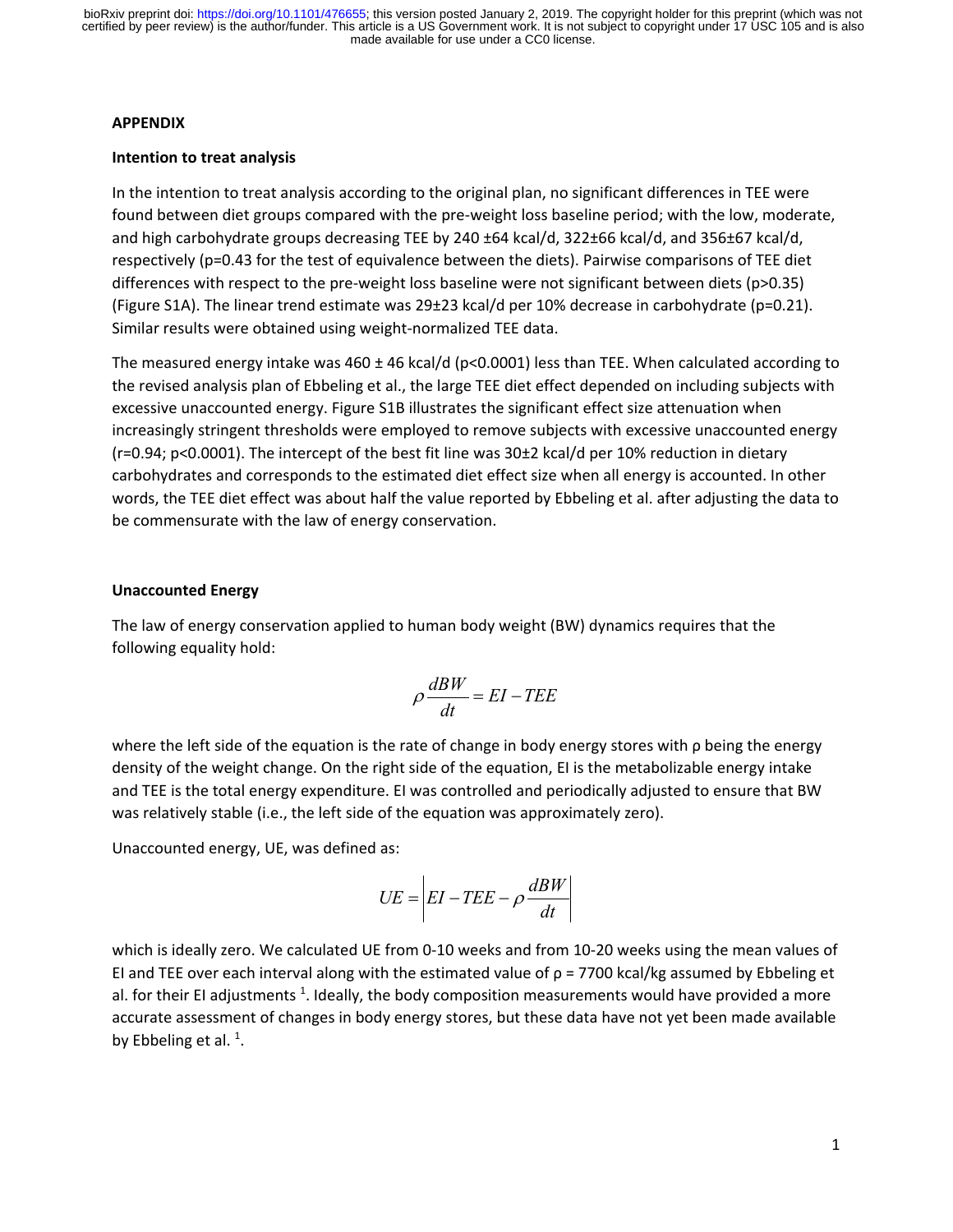#### **Supplementary Figure Legend**

**Figure S1**. A) Intention to treat analysis of differences in total energy expenditure (TEE) consuming low and moderate carbohydrate diets compared to subjects consuming a high-carbohydrate diet. The green bars illustrate the significant effect of the low carbohydrate diet on average TEE during weight loss maintenance as compared to the immediate post-weight loss period. The gray bars indicate the lack of significant effect of diet on average TEE during weight loss maintenance as compared to the pre-weight loss baseline period. B) Trend estimate for the TEE diet effect during weight loss maintenance (calculated using the revised plan comparing to the post-weight loss TEE) as a function of the threshold used to filter out subjects with excessive relative amounts of unaccounted energy. The rightmost data point includes all 162 subjects with as much as 2600 kcal/d of unaccounted energy and corresponds to the diet effect size reported by Ebbeling et al. according to their revised analysis plan. The leftmost data point indicates a reduced effect size and includes 81 subjects with as much as 300 kcal/d of unaccounted energy. Error bars are ±SE.

### **References**

1. Ebbeling CB, Feldman HA, Klein GL, et al. Effects of a low carbohydrate diet on energy expenditure during weight loss maintenance: randomized trial. *Bmj* 2018;363:k4583. doi: 10.1136/bmj.k4583 [published Online First: 2018/11/16]